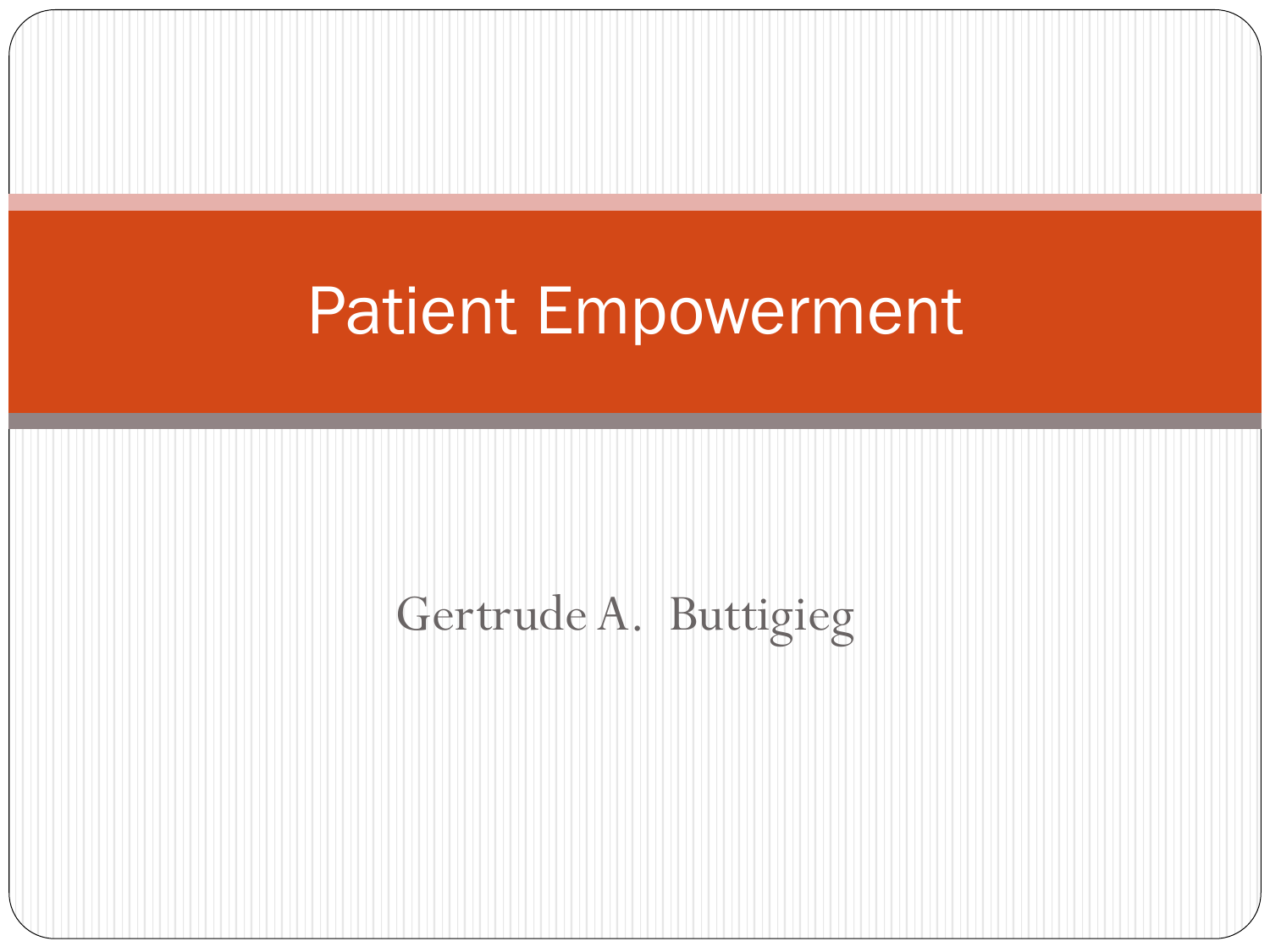## Patient Empowerment



**World Health Organization** 

WHO defines empowerment as *"a p ro c e s s th ro u g h w h ic h p e o p le g a in g re a te r c o n tro l o v e r d e c is io n s a n d a c tio n s a ffe c tin g th e ir he alth*" and should be seen as both an individual and a community process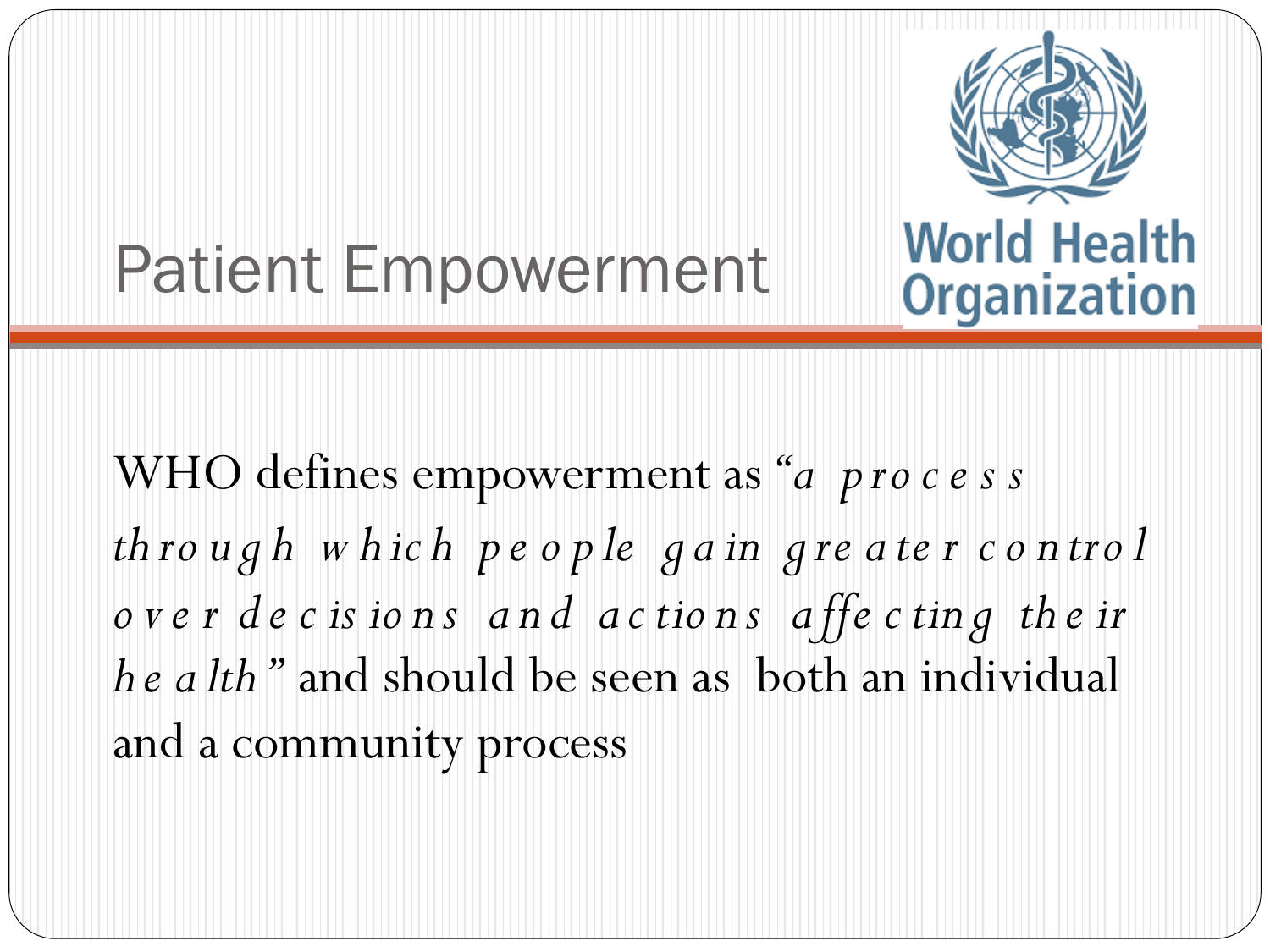# 4 components of Patient Empowerment



**World Health Organization** 

1 Understanding by the patient of his/her role 2 Acquisition by patients of sufficient knowledge to be able to engage with their healthcare provider 3 Patient skills

4 The presence of a facilitating environment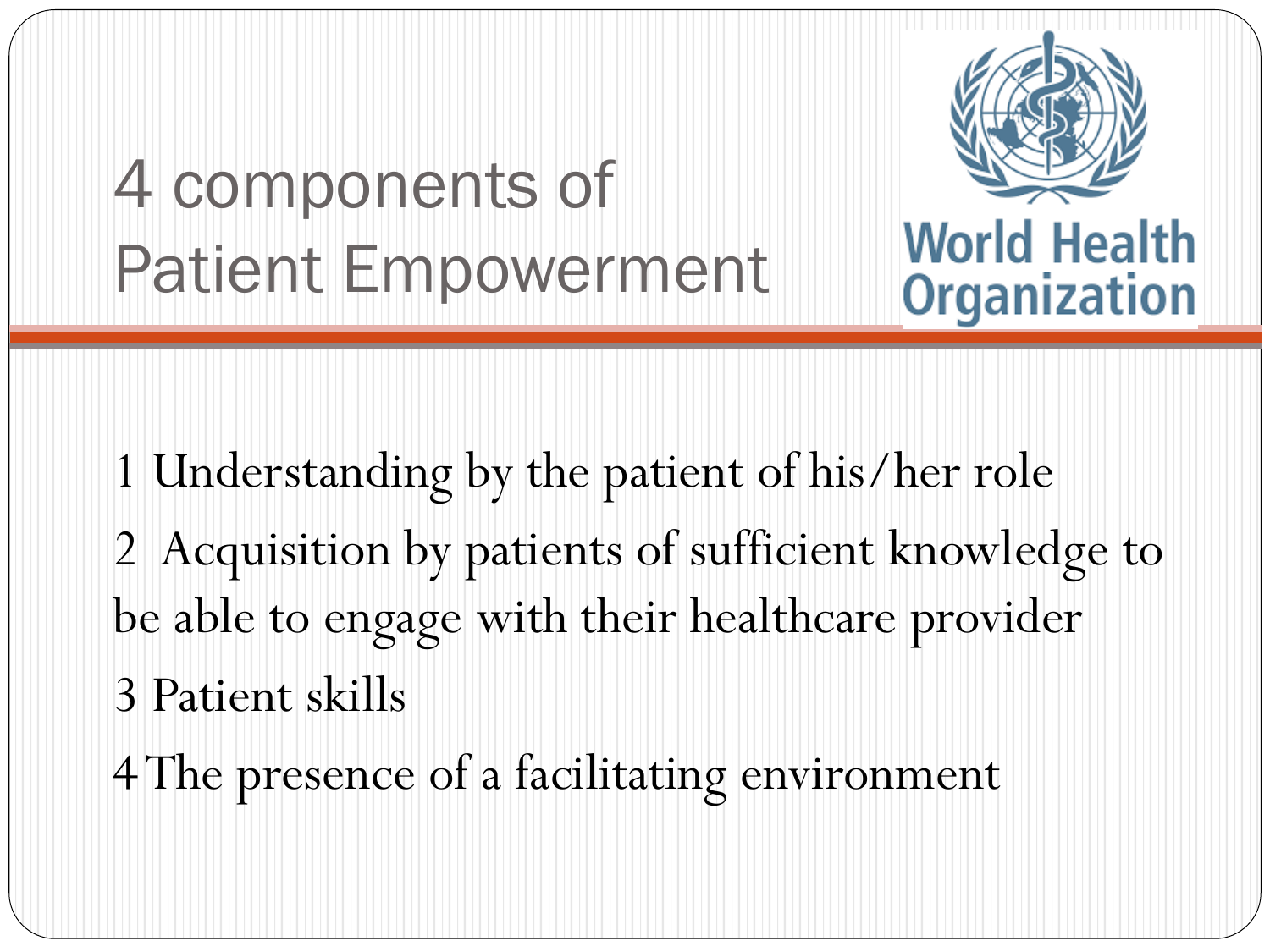### Patients' Organizations A global voice for patients Patient empowerment needs to happen at all levels

International Alliance of

Patient empowerment is not a one-way process. Empowerment of citizens and patients is a task which involves and encourages interaction of communities, health care professionals, policy makers and all other civil society actors with respect to health and well being of individuals.

From a passive recipient of care

to

an active partner in their health care.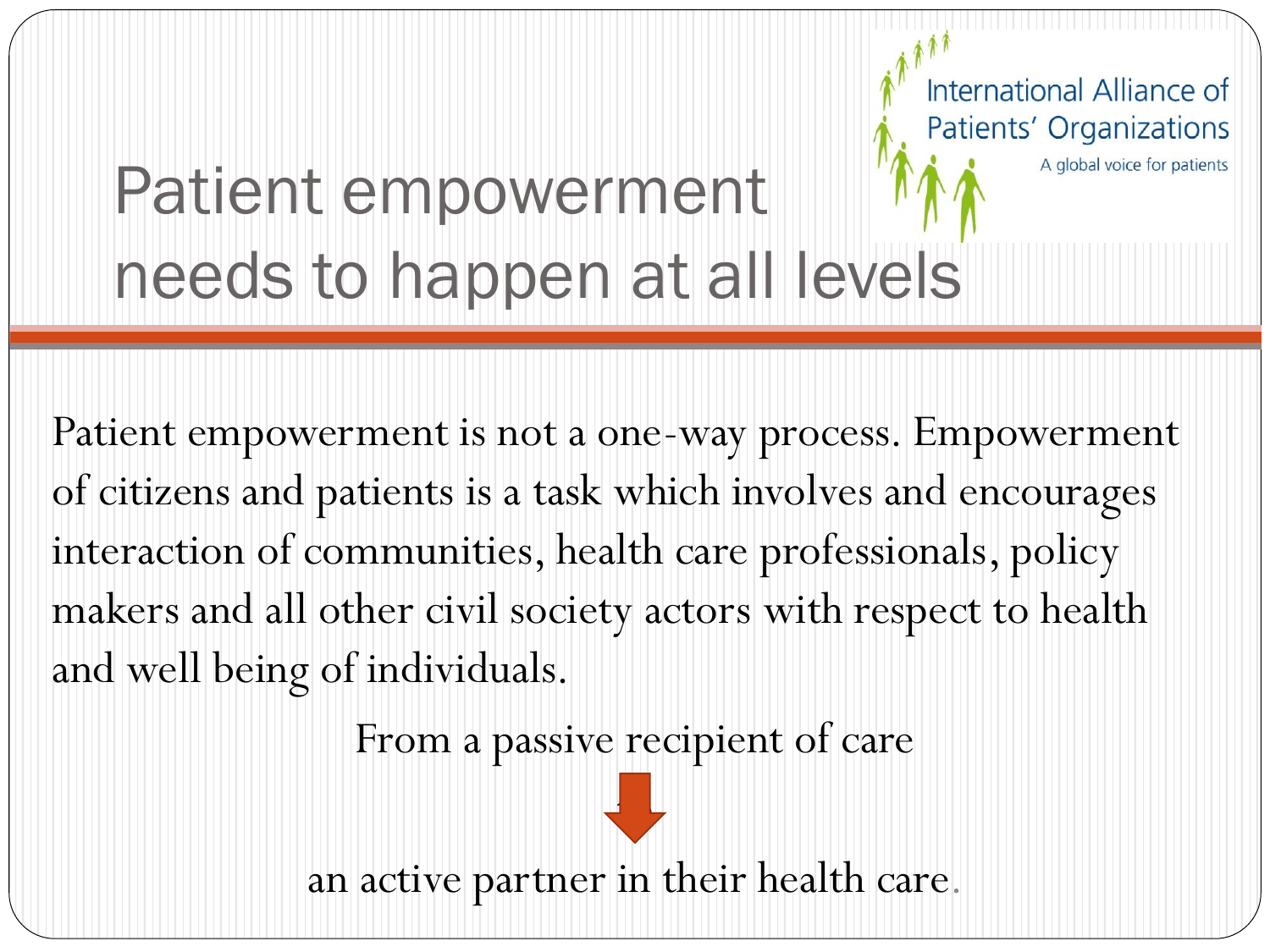# What needs to change?

International Alliance of Patients' Organizations

A global voice for patients

•Change in mindset of professionals and patients towards dialogue and co-production

•Health care systems need to be more 'readable' so patients can navigate the systems according to their needs

•Health professionals need to be effective communicators and listeners

•Information needs to be available and understandable

•Patients need to be prepared to ask questions, express needs and take joint decisions.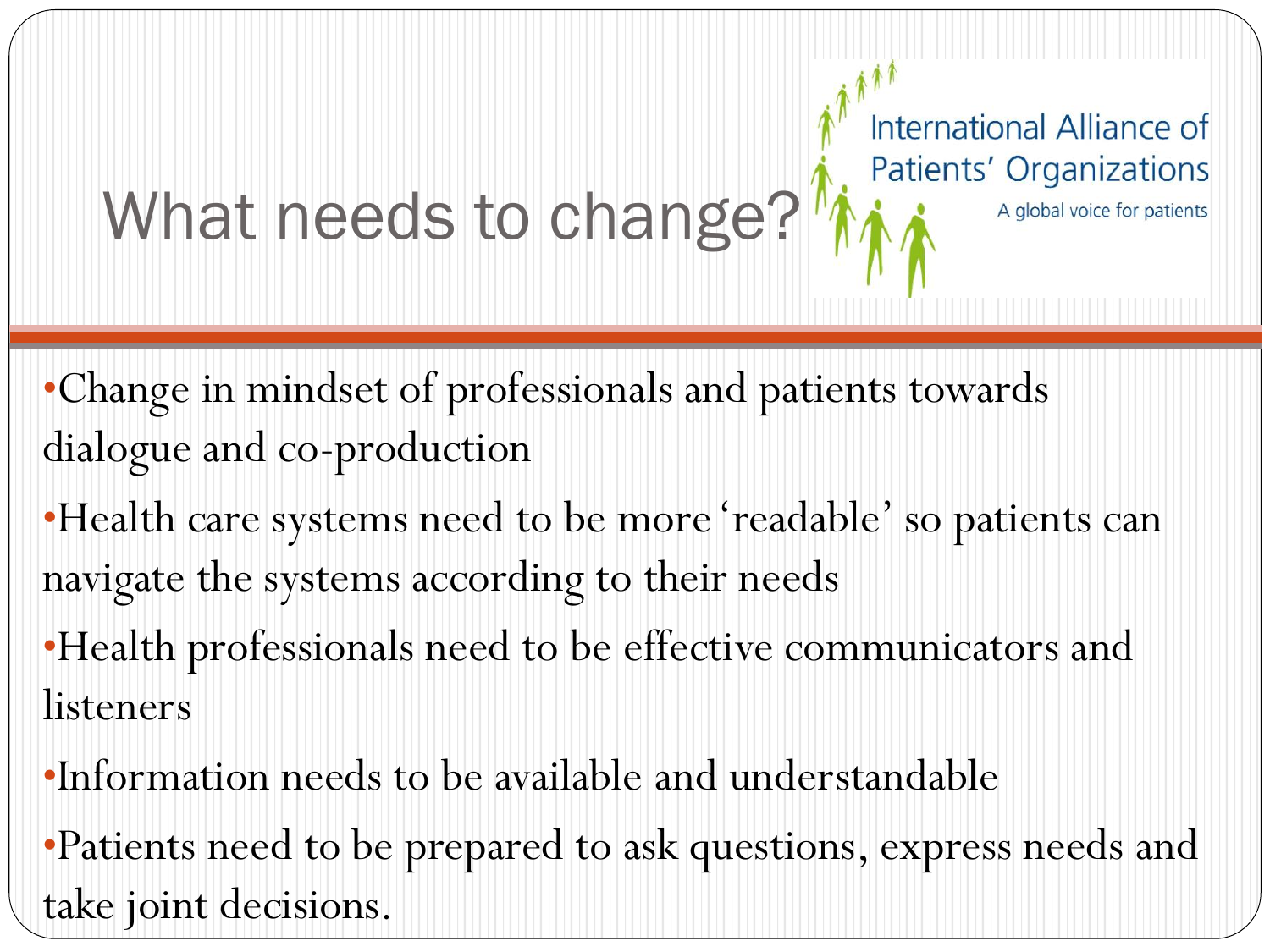



#PatientsprescribE

### The five "E" of Empowerment stand for:

**E ducation:** patients can make informed decisions about their health if they are able to access all the relevant information, in an easily understandable format.

**E xperience:** individual patients work with patient organisations to represent them, and channel their experience and collective voice.

Patient knowledge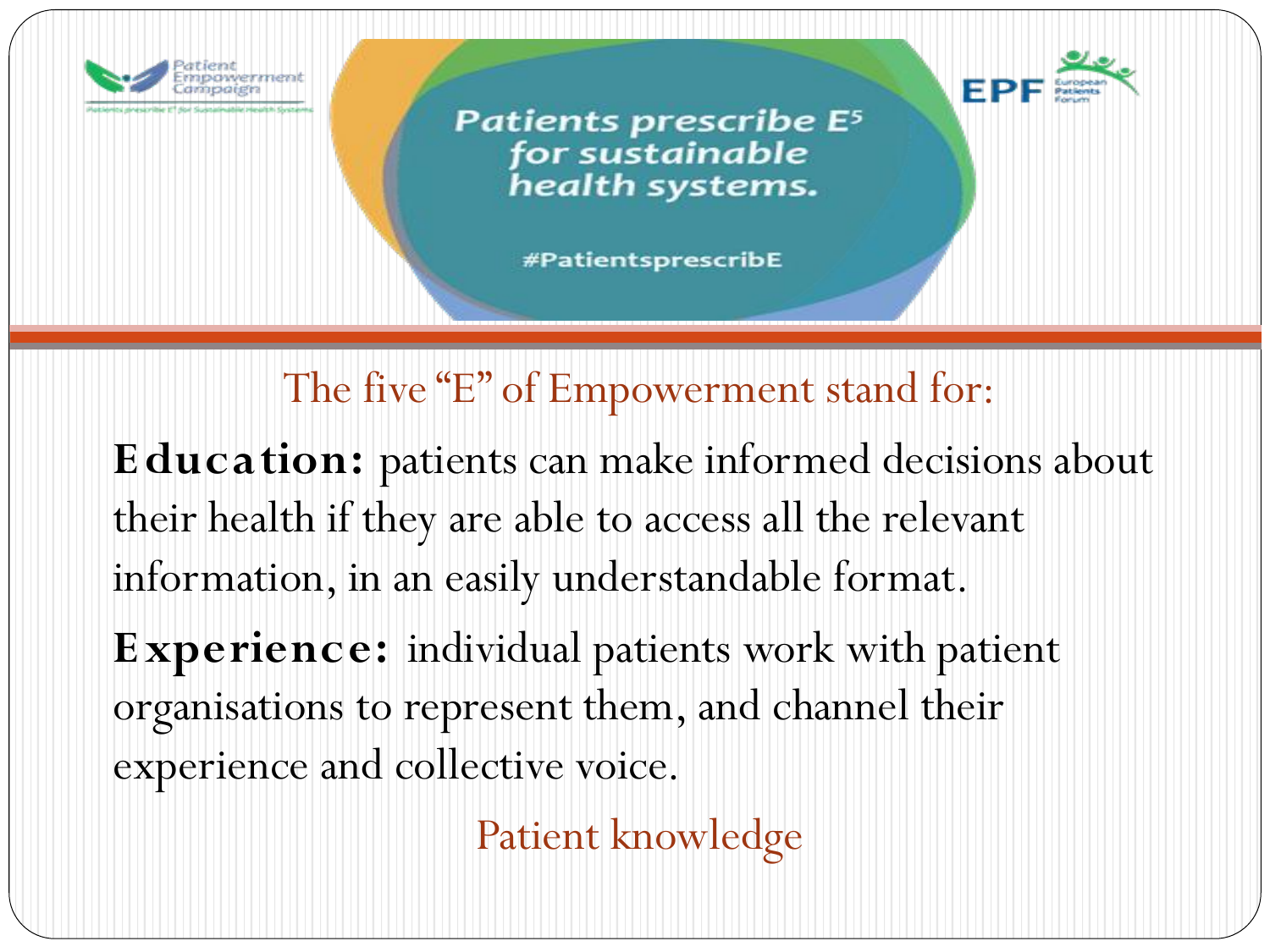



#PatientsprescribE

**E xpertis e:** patients self-manage their condition every day so they have a unique expertise on healthcare which needs to be supported. Patient skills including Health **Literacy** 

**E quality:** patients need support to become equal partners with health professionals in the management of their condition.A facilitating and positive environment

**E ngagement:** patients need to be involved in designing more effective healthcare for all, and in research to deliver new and better treatments and services.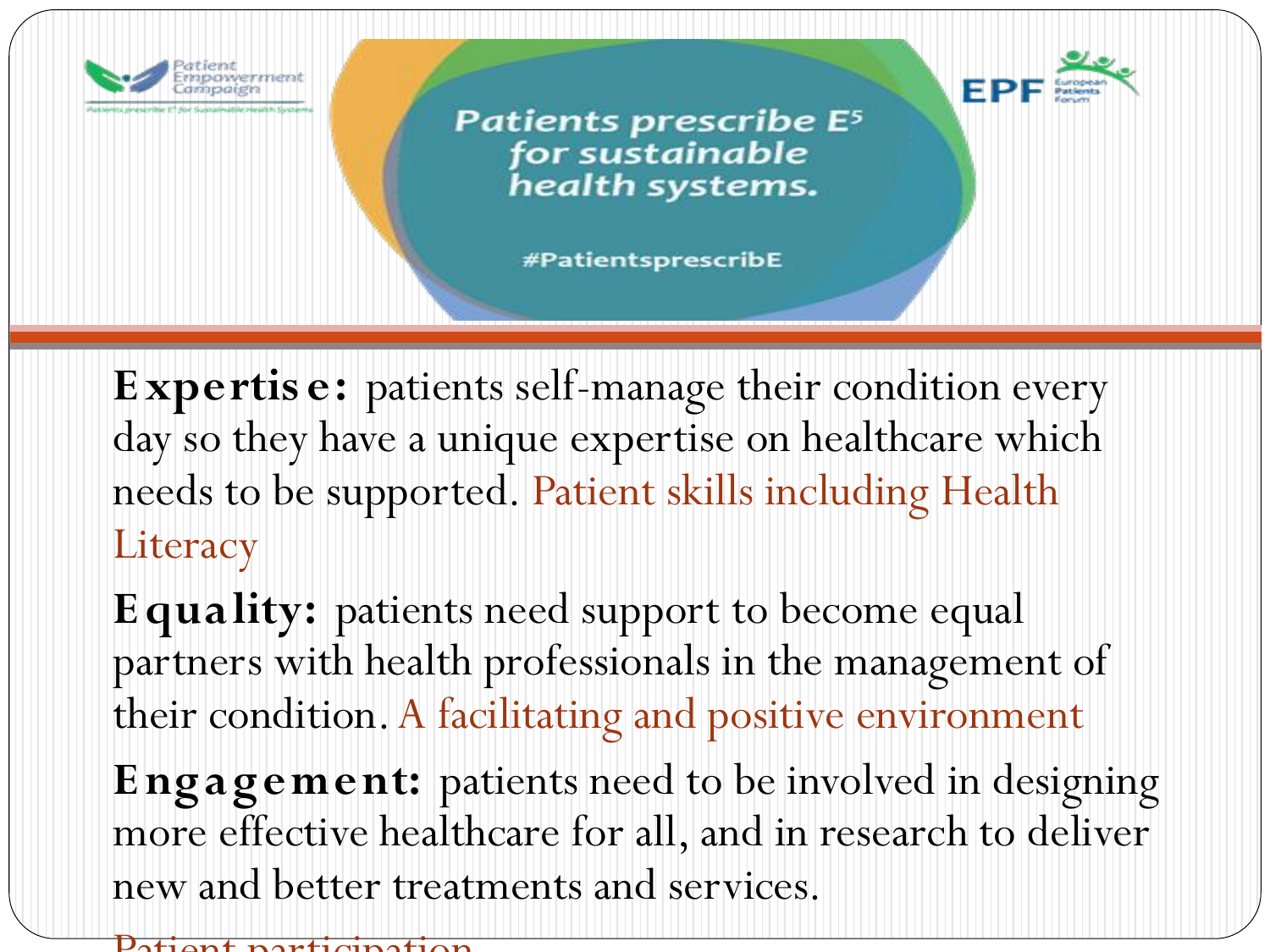

#PatientsprescribE

"An empowered patient has control over the management of their condition in daily life. They take action to improve the quality of their life and have the necessary knowledge, skills, attitudes and self-awareness to adjust their behavior and to work in partnership with others where necessary, to achieve optimal well-being.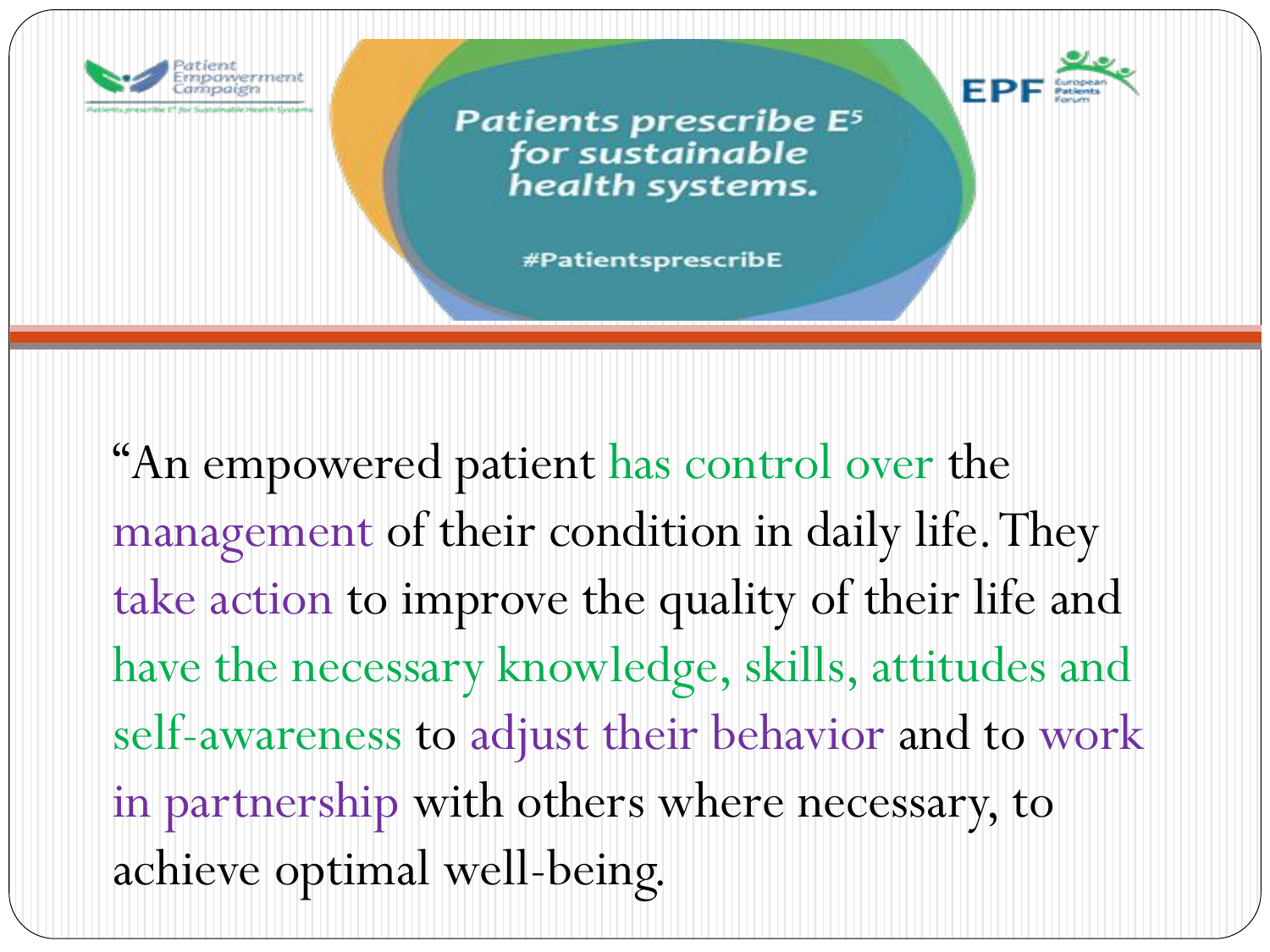



#PatientsprescribE

Empowerment interventions aim to equip patients (and their informal caregivers whenever appropriate) with the capacity to participate in decisions related to their condition to the extent that they wish to do so; to become 'co-managers' of their condition in partnership with health professionals; and to develop selfconfidence, self-esteem and coping skills to manage the physical, emotional and social impacts of illness in everyday life"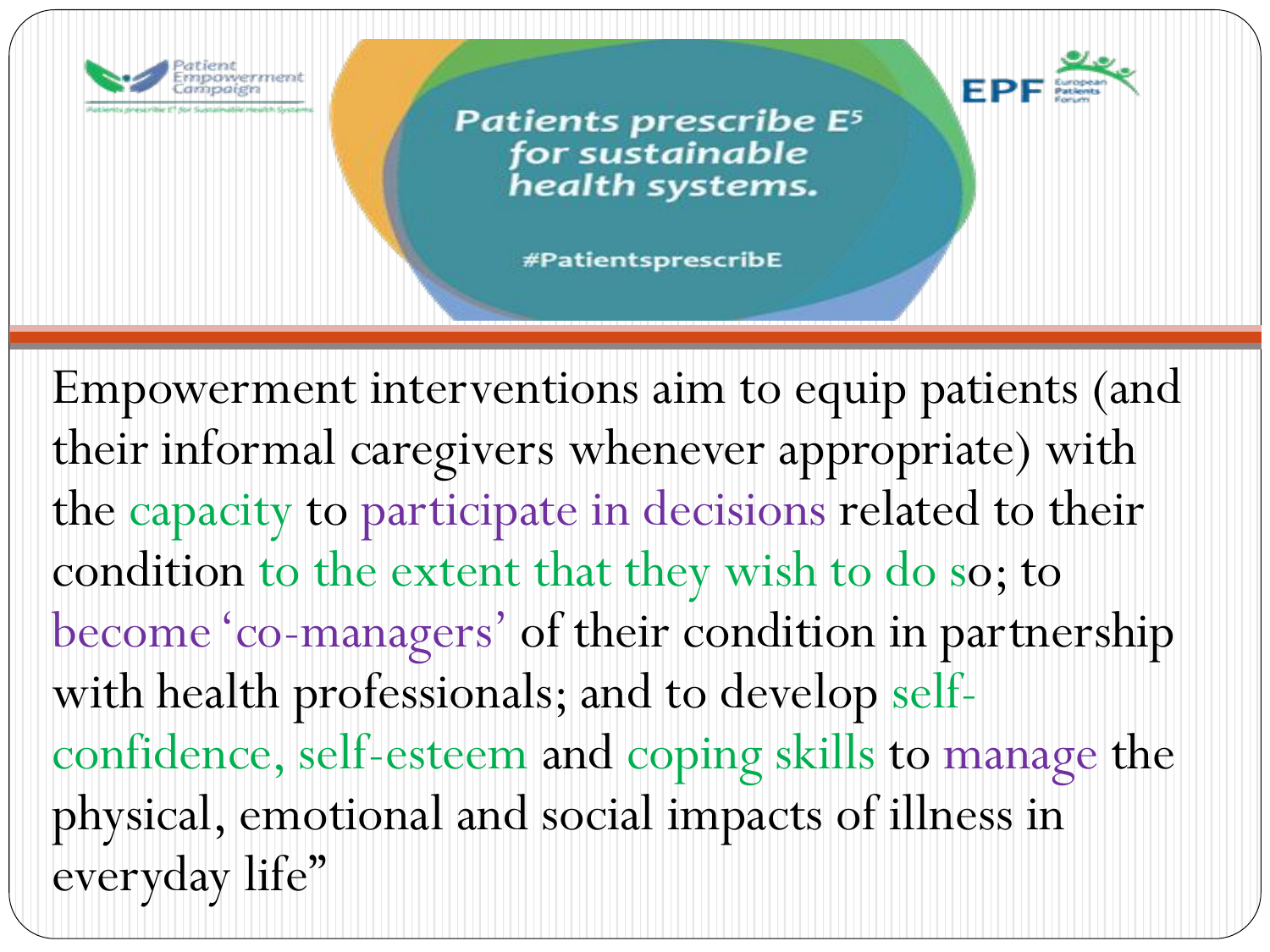#### **MHN is currently involved in promotingSAVE THE DATE! SATURDAY 1ST OCTOBER 2016** European **WORLDWIDE DAY** Patients' Rights **HUNDRED CITIES AGAINST PAIN OUR FUTURE PREDICTION** A HOPE THAT EVERYONE LIVES WITHOUT PAIN ISAL Foundation - Research Institute - Via San Salvador, 204 - 47922 Torre Pedrera (Rimini) - international@fondazioneisal.it O O www.fondazioneisal.it **Support ISAL Foundation in Pain Research**



## **Healthcare is a human right Patient Solidarity Day**



Cento<br>Città<br>il dolore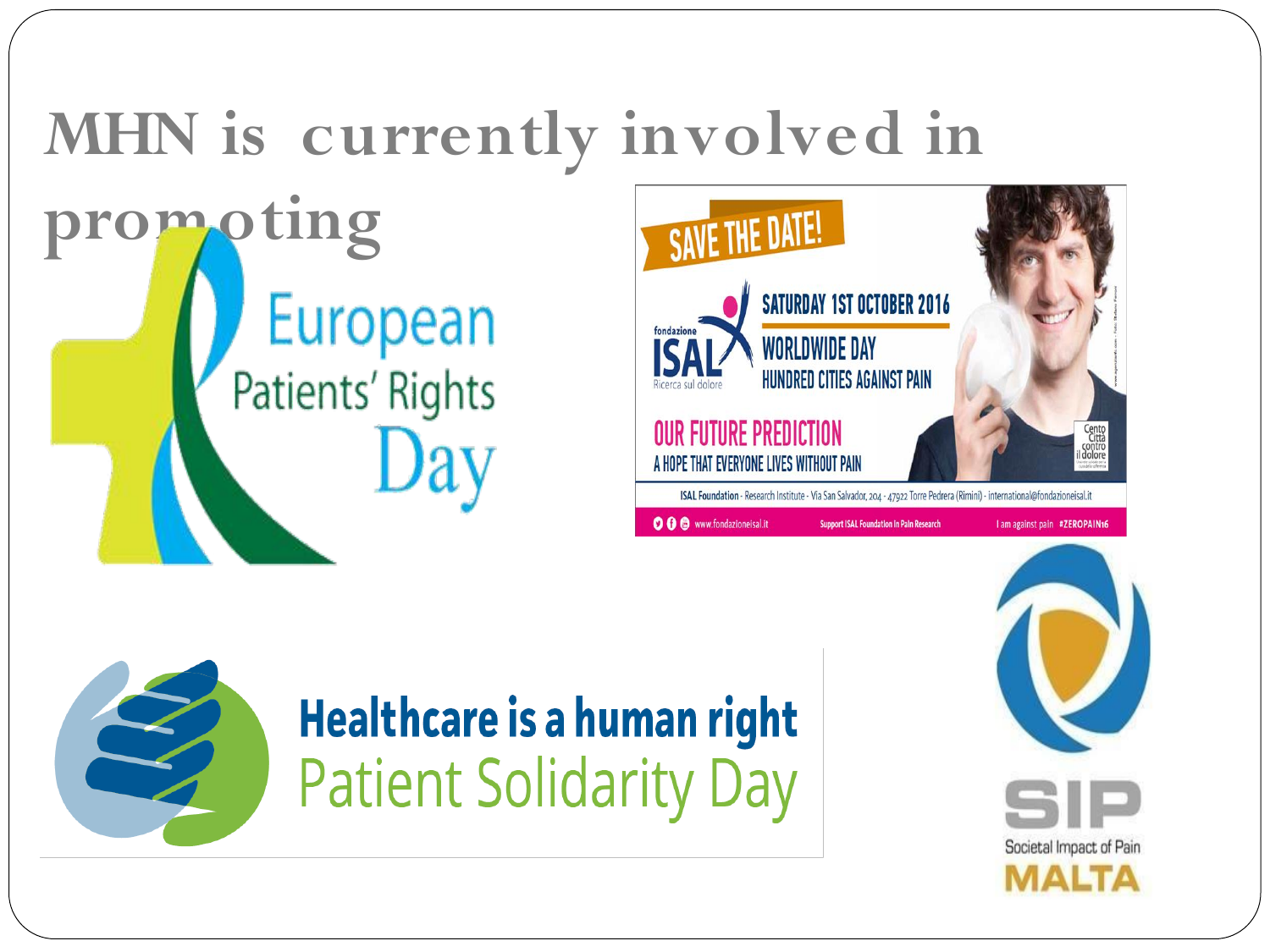### **Contact us**

## Please visit our website to find out more: **[www.maltahealthnetwork.org](http://www.maltahealthnetwork.org/)**

### **[www.facebook.com/MaltaHealthNetwork](http://www.facebook.com/MaltaHealthNetwork)**

**List of patient organisations currently members with MHN other organisations can be found on** 

**Commissioner for Voluntary Organisations**

### [www.voluntaryorganisations.gov.mt/](http://www.voluntaryorganisations.gov.mt/)





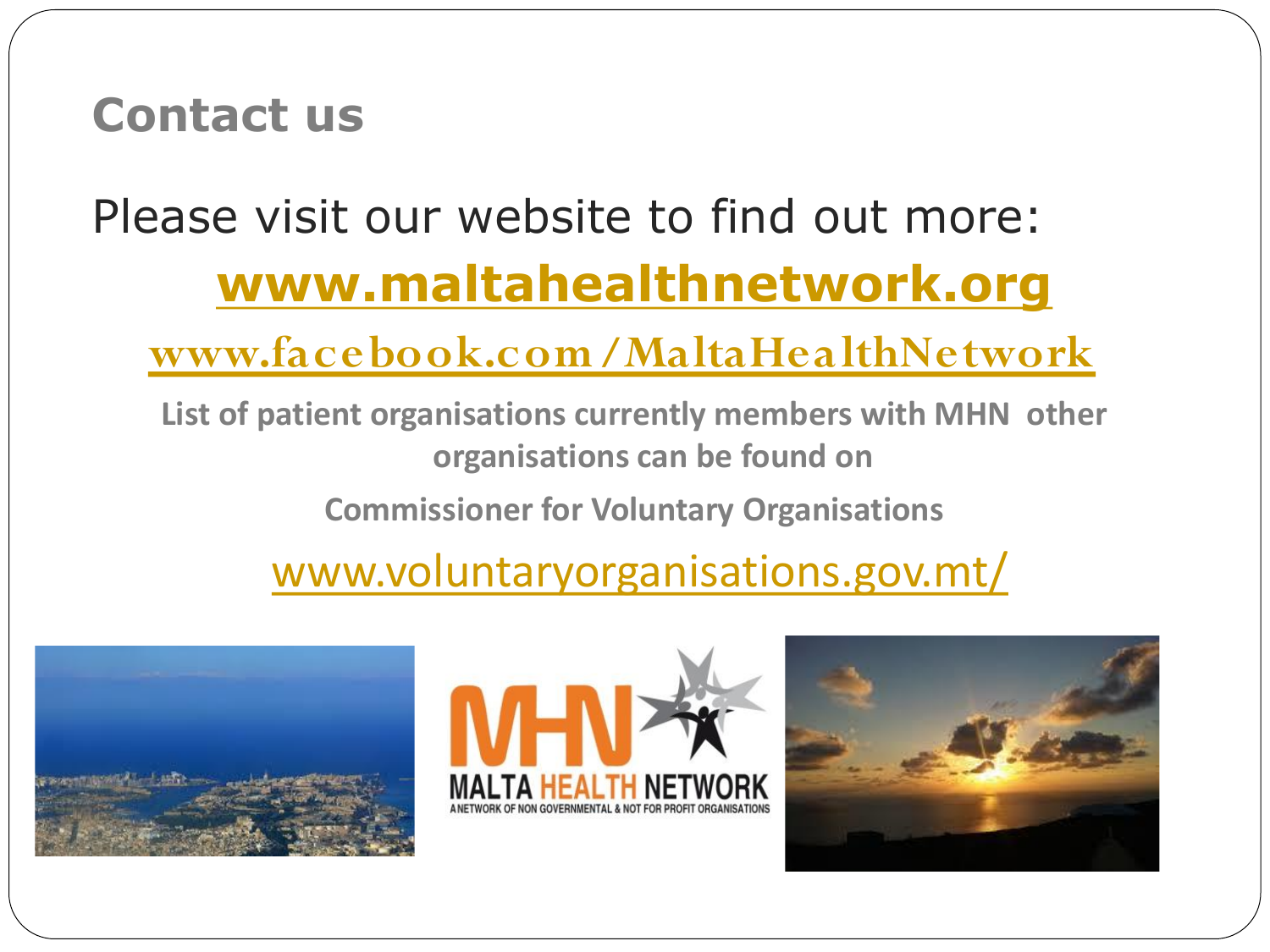

[gertrude@maltahealthnetwork.org](mailto:gertrude@maltahealthnetwork.org) [info@maltahealthnetwork.org](mailto:info@maltahealthnetwork.org)